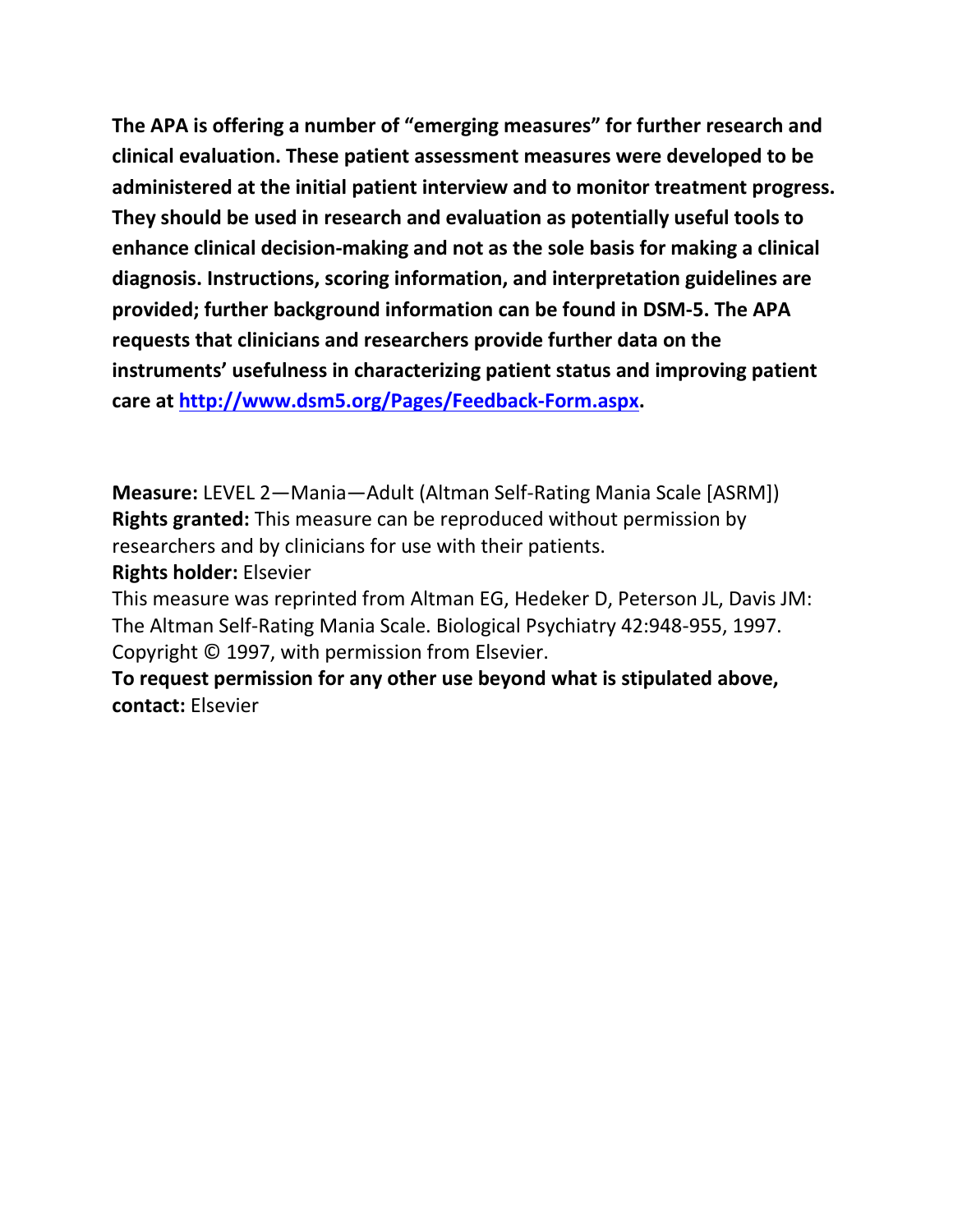# **LEVEL 2—Mania—Adult\* \* Altman Self-Rating Mania Scale (ASRM)**

**Name:** ● Age: Sex: □ Male □ Female Date:

*If the measure is being completed by an informant*, what is your relationship with the individual receiving care? \_\_\_\_\_\_\_\_\_\_\_\_\_\_\_\_

In a typical week, approximately how much time do you spend with the individual receiving care? \_\_\_\_\_\_\_\_\_\_\_\_\_\_\_\_\_\_\_ hours/week

**Instructions:** On the DSM-5 Level 1 cross-cutting questionnaire you just completed, you indicated that *during the past 2 weeks* you (the individual receiving care) have been bothered by "sleeping less than usual, but still having a lot of energy" and/or "starting lots more projects than usual or doing more risky things than usual" at a mild or greater level of severity. The five statement groups or questions below ask about these feelings in more detail.

- 1. **Please read each group of statements/question carefully.**
- 2. Choose the one statement in each group that best describes the way you (the individual receiving care) have been feeling for **the past week**.
- 3. Check the box ( $\checkmark$  or x) next to the number/statement selected.
- 4. **Please note:** The word "occasionally" when used here means once or twice; "often" means several times or more and "frequently" means most of the time.

|                                 |                                                                                               | <b>Clinician Use</b> |
|---------------------------------|-----------------------------------------------------------------------------------------------|----------------------|
| <b>Question 1</b>               |                                                                                               | Item score           |
| $\Box$<br>1                     | I do not feel happier or more cheerful than usual.                                            |                      |
| $\Box$<br>$\overline{2}$        | I occasionally feel happier or more cheerful than usual.                                      |                      |
| $\Box$<br>$\overline{3}$        | I often feel happier or more cheerful than usual.                                             |                      |
| $\overline{4}$<br>$\Box$        | I feel happier or more cheerful than usual most of the time.                                  |                      |
| 5<br>$\Box$                     | I feel happier of more cheerful than usual all of the time.                                   |                      |
| <b>Question 2</b>               |                                                                                               |                      |
| $\Box$<br>$\mathbf{1}$          | I do not feel more self-confident than usual.                                                 |                      |
| $\Box$<br>$\overline{2}$        | I occasionally feel more self-confident than usual.                                           |                      |
| $\Box$<br>3                     | I often feel more self-confident than usual.                                                  |                      |
| $\Box$<br>$\overline{4}$        | I frequently feel more self-confident than usual.                                             |                      |
| $\Box$<br>5                     | I feel extremely self-confident all of the time.                                              |                      |
| <b>Question 3</b>               |                                                                                               |                      |
| $\Box$<br>$\mathbf{1}$          | I do not need less sleep than usual.                                                          |                      |
| $\Box$<br>$\overline{2}$        | I occasionally need less sleep than usual.                                                    |                      |
| $\Box$<br>$\overline{3}$        | I often need less sleep than usual.                                                           |                      |
| $\Box$<br>$\overline{4}$        | I frequently need less sleep than usual.                                                      |                      |
| $\Box$<br>5                     | I can go all day and all night without any sleep and still not feel tired.                    |                      |
| <b>Question 4</b>               |                                                                                               |                      |
| $\Box$<br>$\mathbf{1}$          | I do not talk more than usual.                                                                |                      |
| $\Box$<br>$\overline{2}$        | I occasionally talk more than usual.                                                          |                      |
| $\Box$<br>$\overline{3}$        | I often talk more than usual.                                                                 |                      |
| $\overline{4}$<br>$\Box$        | I frequently talk more than usual.                                                            |                      |
| $\Box$<br>5                     | I talk constantly and cannot be interrupted.                                                  |                      |
| <b>Question 5</b>               |                                                                                               |                      |
| $\Box$<br>1                     | I have not been more active (either socially, sexually, at work, home, or school) than usual. |                      |
| $\overline{2}$<br>$\Box$        | I have occasionally been more active than usual.                                              |                      |
| $\Box$<br>$\overline{3}$        | I have often been more active than usual.                                                     |                      |
| $\Box$<br>$\overline{4}$        | I have frequently been more active than usual.                                                |                      |
| 5<br>$\Box$                     | I am constantly more active or on the go all the time.                                        |                      |
| <b>Total/Partial Raw Score:</b> |                                                                                               |                      |
|                                 | <b>Prorated Total Raw Score:</b>                                                              |                      |

Reprinted from Altman EG, Hedeker D, Peterson JL, Davis JM: The Altman Self-Rating Mania Scale. Biological Psychiatry 42: 948-955, 1997 Copyright © 1997, with permission from Elsevier.